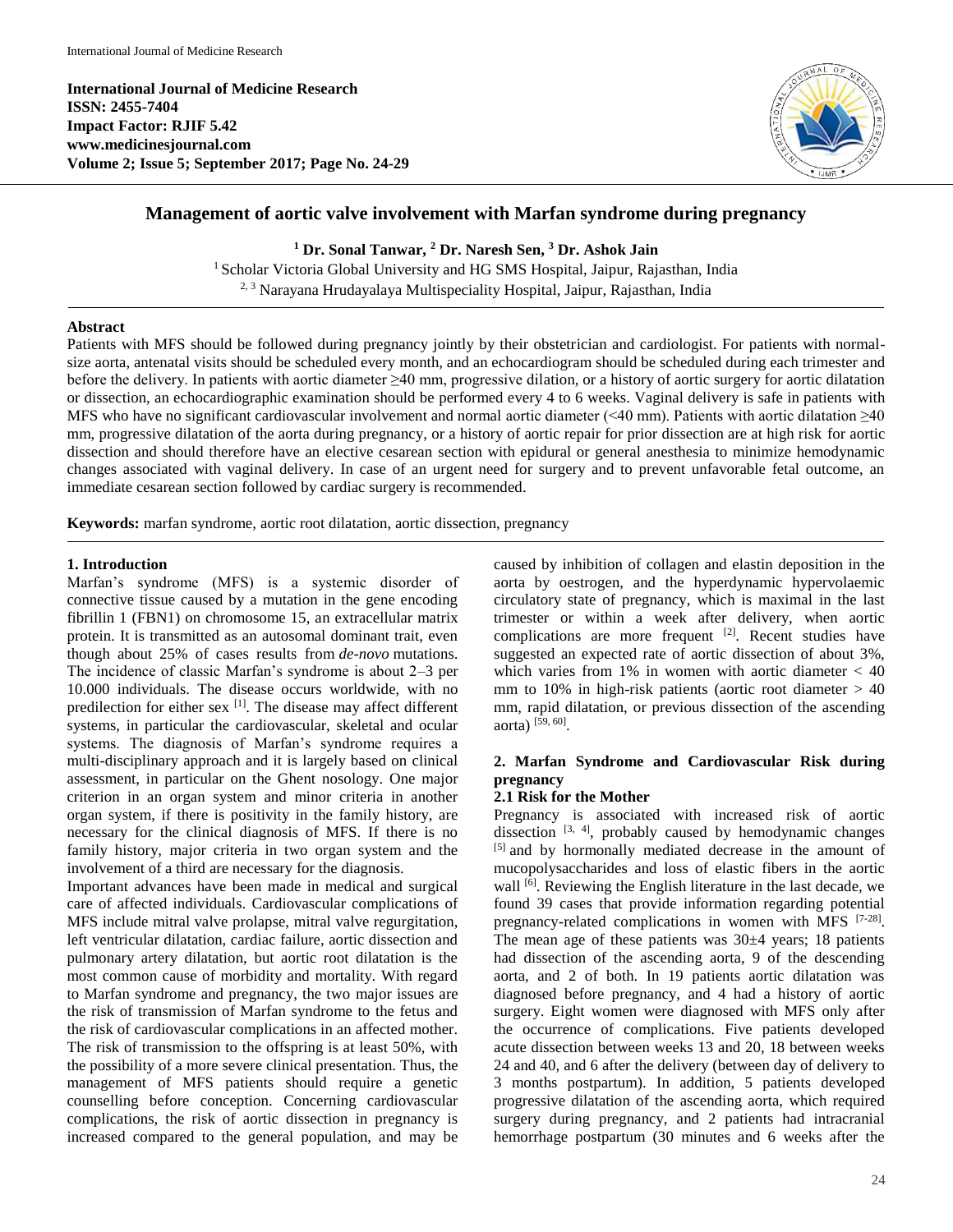delivery). Two other patients with distal dissection diagnosed at initial evaluations remained stable during pregnancy. Fetal loss was reported in 4 cases with aortic dissection, 2 as a result of maternal death. The majority of patients who developed dissection during pregnancy (n=23) delivered by cesarean section. Timing of surgery (28 cases) was before delivery in 6 women, after delivery in 15, and immediately after cesarean section in 7. Although the majority of patients who were evaluated before or early in pregnancy had dilated aortic root, aortic dissection also occurred in 2 patients with aortic diameter <40 mm.

What is the expected rate of complications in unselected women with MFS during pregnancy? A number of recent studies  $[8, 9, 16, 28]$  have provided information on  $>350$ unselected pregnancies in patients with MFS and suggested an expected rate of aortic dissection of ≈3% with an estimated 1% in women with aortic diameter <40 mm and 10% in highrisk patients (aortic root diameter >40 mm, rapid dilatation, or previous dissection of the ascending aorta) <sup>[29]</sup>. It should be noted, however, that although uncommon, aortic dissections have been reported in women with normal-size aorta<sup>[8, 30]</sup>, and therefore an event-free pregnancy cannot be guaranteed to women with MFS even in the presence of normal aortic diameter [8, 9, 18].

### **2.2 Risk for the Fetus**

The risk of transmission of MFS to the offspring is at least 50% <sup>[16]</sup>. Because of the variability in the clinical presentation, severe expression of the syndrome can occur in an offspring of a mother with a relatively mild presentation. It should also be noted that development of aortic dissection in the mother carries a substantial risk to the fetus  $[4, 8, 11, 15, 30]$ . In addition, MFS is associated with a high rate (40%) of obstetric complications such as premature delivery mainly due to premature rupture of membranes and increased mortality in the offspring [28].

#### **2.3 Prenatal Diagnosis**

Mutation or linkage analysis can be used for prenatal diagnosis  $[35, 36]$ , which can also be accomplished by chorionic villus sampling or amniocentesis (cell culture) in informative families  $[36, 37]$ . Because > 500 mutations have been reported in FBN1, almost every patient has a unique mutation, and no efficient diagnostic test yet exists [38]. Recently, mutation detection has become available with thorough screening methods, but  $\approx$ 10% of mutations that cause MFS can still be missed <sup>[38]</sup>. Moreover, as indicated above, molecular diagnosis cannot predict the clinical severity of the disease [37]. In addition to the genetic linkage that can be done in early gestation, echocardiography may be used in the third trimester for the diagnosis of cardiac manifestations of MFS in the fetus such as atrioventricular valve regurgitation and dilatation of aortic root and pulmonary artery [39].

### **2.4 Preconception Evaluation and Counseling**

The management of patients with MFS ideally should start before conception. The patient should undergo a careful cardiovascular evaluation, including assessment of proximal and distal aortic diameter as well as valvular and cardiac function by echocardiogram, computed tomography, or magnetic resonance imaging. Holter monitoring should be performed in patients with ventricular dilatation for detection of ventricular arrhythmias [40]. Patients should be informed about potential pregnancy-related maternal complications and the high risk of transmitting the syndrome to the offspring with the possibility of more severe expression of the disease [35]. The woman and her family should also be informed of the need for close follow-up during pregnancy as well as the use of β-blockers and possibly other cardiac medications and the potential side effects to the fetus. Women with a history of aortic valve replacement with a mechanical prosthesis should be informed of the complexity and risk of anticoagulation in pregnancy <sup>[41]</sup>. The possibility and limitations of prenatal diagnosis with the use of both genetic linkage and fetal echocardiography<sup>[39]</sup> should be explained. In addition, the patient should be informed about the likelihood of morbidity and possibly reduced longevity  $[31]$  even after successful pregnancy.

### **2.5 Long-Term Outcome after Pregnancy**

Information regarding expected morbidity and mortality after pregnancy should be provided to a woman with MFS who is considering pregnancy. A study <sup>[31]</sup> of 125 patients with mean age of 21±15 years who did not present with aortic root dissection as a first sign of the disease reported 5- and 10-year survival after diagnosis of 95% and 88% and complicationfree survival of 78% and 66%, respectively. Ten percent of the patients developed dissection, and 24% underwent prophylactic repair. Similar results were reported by Svensson *et al.* [32] and Gott *et al.* [33] in a total of 393 patients who underwent aortic surgery for aortic root replacement. The rate of death was higher in patients who had urgent or emergency operation. Major complications included arrhythmias, dissection or rupture of residual aorta, heart failure due to mitral valve disease, endocarditis, and intercerebral or spinal hemorrhage. These data clearly indicate that despite effective medical and surgical therapy, MFS is associated with increased likelihood of major morbidity and even premature death in women after successful delivery. The likelihood of complications is especially high in patients with a history of acute type A dissection, but unexpected fatal complications may also occur after prophylactic aortic root surgery [28] or mitral valve surgery [34].

#### **2.6 Risk of Arrhythmias and Sudden Death**

Yetman *et al.* [40] reported sudden arrhythmic death despite βblocker therapy in 3 of 70 patients with MFS who had mitral valve prolapse and left ventricular dilatation as well as ventricular couplets or tachycardia on routine 24-hour Holter monitoring. Because of the increased incidence of arrhythmias during pregnancy [42], implantation of an internal defibrillator should be considered in high-risk patients before conception.

#### **3. Surgical Treatment and Pregnancy**

Current recommendations call for prophylactic surgery in cases of ascending aortic dilatation >50 mm for patients with MFS  $[43, 44]$ . In patients with aortic diameter <50 mm, surgical intervention can be considered in cases with rapid growth, a family history of premature aortic dissection, and the presence of more than mild aortic regurgitation. Because of the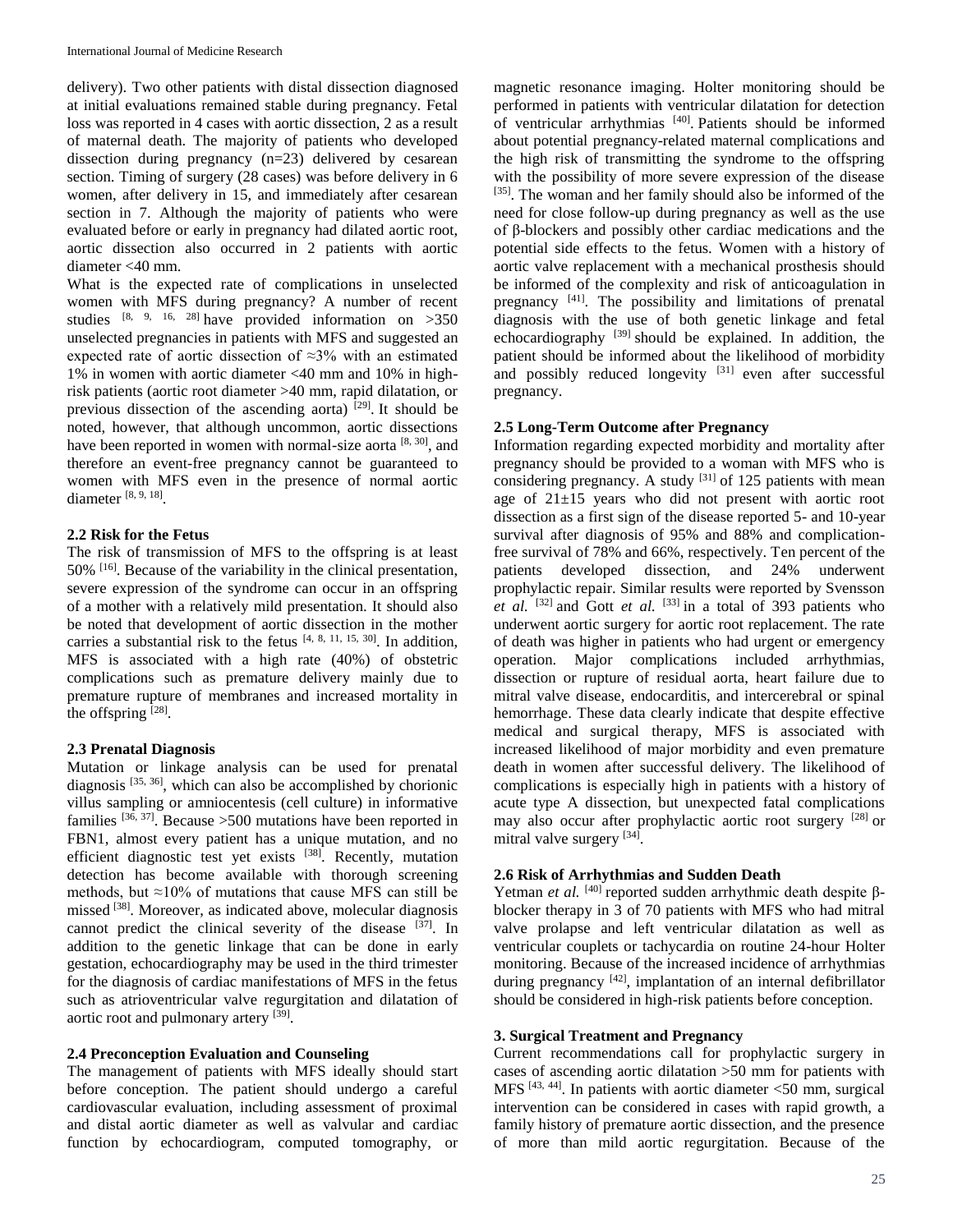increased risk associated with urgent surgery for dissection during gestation, a prophylactic elective repair is preferred in women who contemplate pregnancy. Recent guidelines have suggested an elective surgery before pregnancy for women with aortic root  $>47$  mm <sup>[29]</sup>. Valve-sparing aortic root replacement has been advocated in young patients with MFS to prevent the need for anticoagulation associated with valve replacement [44-47]. Although excellent long-term survival and a low rate of complications have been described  $[45, 46]$ , the durability of this procedure may be somewhat limited. $4^7$  Because the risk associated with emergency operation for aortic dissection or rupture is high [48], a progressive, >10-mm dilation of the aorta during pregnancy requires an elective surgery either after a therapeutic abortion (up to 20 weeks) or during pregnancy.

Successful surgeries during gestation or shortly after delivery  $[4, 5, 10, 21, 30, 33]$  have been reported in a number of women with MFS. A review of 40 pregnant women with surgery due to type A dissection prepartum reported 15% maternal death rate; however, death rates decreased from 30% in 1990–1994 to 0% in 2002–2004, and fetal death rates decreased from 50% to  $10\%$ , respectively  $^{[30]}$ . Because cardiac surgery continues to be associated with increased fetal loss  $[18, 30, 48]$ , cesarean section should be performed before or concomitantly with thoracic surgery if fetal maturity can be confirmed  $[12, 13, 18]$ .

## **4. Medical Therapy**

β-Blockers have been shown in nonpregnant patients to slow the growth of the aortic root and significantly reduce rate of aortic regurgitation, aortic dissection, cardiovascular surgery, congestive heart failure, and death <sup>[49–51]</sup>.β-Blockers have been used extensively during pregnancy for various medical conditions with overall favorable results [52]. Anecdotal reports of side effects include fetal growth retardation, bradycardia, hypoglycemia, hyperbilirubinemia, and apnea at birth in the newborn. Such side effects should therefore be anticipated by the clinician.

The use of propranolol, a nonselective  $\beta_1$  receptor blocker that was successfully used in nonpregnant patients [50], is not ideal in pregnancy because it blocks the inhibitory effects of epinephrine on myometrial activity and may therefore facilitate uterine activity. The use of selective  $\beta_1$  receptor blockers may therefore be preferred during pregnancy [52]. Because lower birth weight with atenolol during gestation has been reported  $[53, 54]$ , metoprolol may be preferred. It is recommended in the nonpregnant patient that dosage be titrated to a resting heart rate of  $<60$  bpm  $[49]$ . Because of increased sympathetic output during pregnancy, heart rate is increased, and a higher dose of β-blockers may be needed to achieve adequate heart rate control [55, 56]. When initiated during pregnancy, the dose of β-blockers should be titrated to reduce resting heart rate by  $\geq 20\%$ . β-Blocking agents are excreted in breast milk  $[57]$ , and nursing infants should therefore be monitored for adverse effects. A recent study [58] has reported a favorable effect of angiotensin receptor blockers on the rate of progressive aortic root dilation. The use of angiotensin receptor blockers in pregnancy, however, is contraindicated because of potential toxicity to the fetus [59].

### **5. Follow-Up during Pregnancy**

Patients with MFS should be followed during pregnancy jointly by their obstetrician and cardiologist. For patients with normal-size aorta, antenatal visits should be scheduled every month, and an echocardiogram should be scheduled during each trimester and before the delivery. In patients with aortic diameter ≥40 mm, progressive dilation, or a history of aortic surgery for aortic dilatation or dissection, an echocardiographic examination should be performed every 4 to 6 weeks.

### **6. Labor and Delivery**

Vaginal delivery is safe in patients with MFS who have no significant cardiovascular involvement and normal aortic diameter  $( $40 \text{ mm}$ )$  <sup>[6, 32]</sup>. To minimize the stress of labor, epidural anesthesia should be used to reduce pain, and forceps or vacuum should be used to shorten the second stage of labor. Because  $\approx$ 70% of patients with MFS present with lumbosacral dural ectasia, an anesthetist should be consulted before delivery [4] . Both systolic and diastolic blood pressures increase markedly during uterine contractions and pain [5]. These changes should be anticipated and prevented with epidural anesthesia, β-blockers, and vasodilator agents. Patients with aortic dilatation  $\geq 40$  mm, progressive dilatation of the aorta during pregnancy, or a history of aortic repair for prior dissection are at high risk for aortic dissection and should therefore have an elective cesarean section with epidural or general anesthesia to minimize hemodynamic changes associated with vaginal delivery. Postpartum hemorrhage of the uterine vasculature 3 days after cesarean section secondary to MFS has been reported  $[11]$  and should be anticipated. If elective aortic repair is indicated in the later stage of pregnancy, surgery should be performed after delivery, if possible. In case of an urgent need for surgery and to prevent unfavorable fetal outcome, an immediate cesarean section followed by cardiac surgery is recommended [11, 13, 18, 19, 30] .

#### **7. Case presentation**

A 29-year-old Indian woman with Marfan syndrome (MFS) was referred for cardiac evaluation in the 22nd week of her first pregnancy. Although she was diagnosed with MFS at the age of 9 years, the patient did not have cardiac evaluations before her pregnancy. 2D Echocardiography revealed mildly dilated left ventricle with normal systolic function, moderately dilated left atrium, severe dilation of the aortic root with maximum diameter of 62 mm, and moderate aortic regurgitation. Magnetic resonance imaging showed a 60×52 mm aortic root aneurysm with no evidence of aortic dissection. The patient was started on metoprolol 25 mg BID, which was increased to 50 mg BID, and she was advised to have an elective surgical aortic repair. She decided to delay her surgery to allow fetal maturity. The patient was hospitalized for 2 weeks for close monitoring and underwent a successful cesarean section at 28 weeks' gestation followed by a successful Bentall procedure to repair her aortic aneurysm and replace her aortic valve.

The optimal management of pregnant Marfan patients should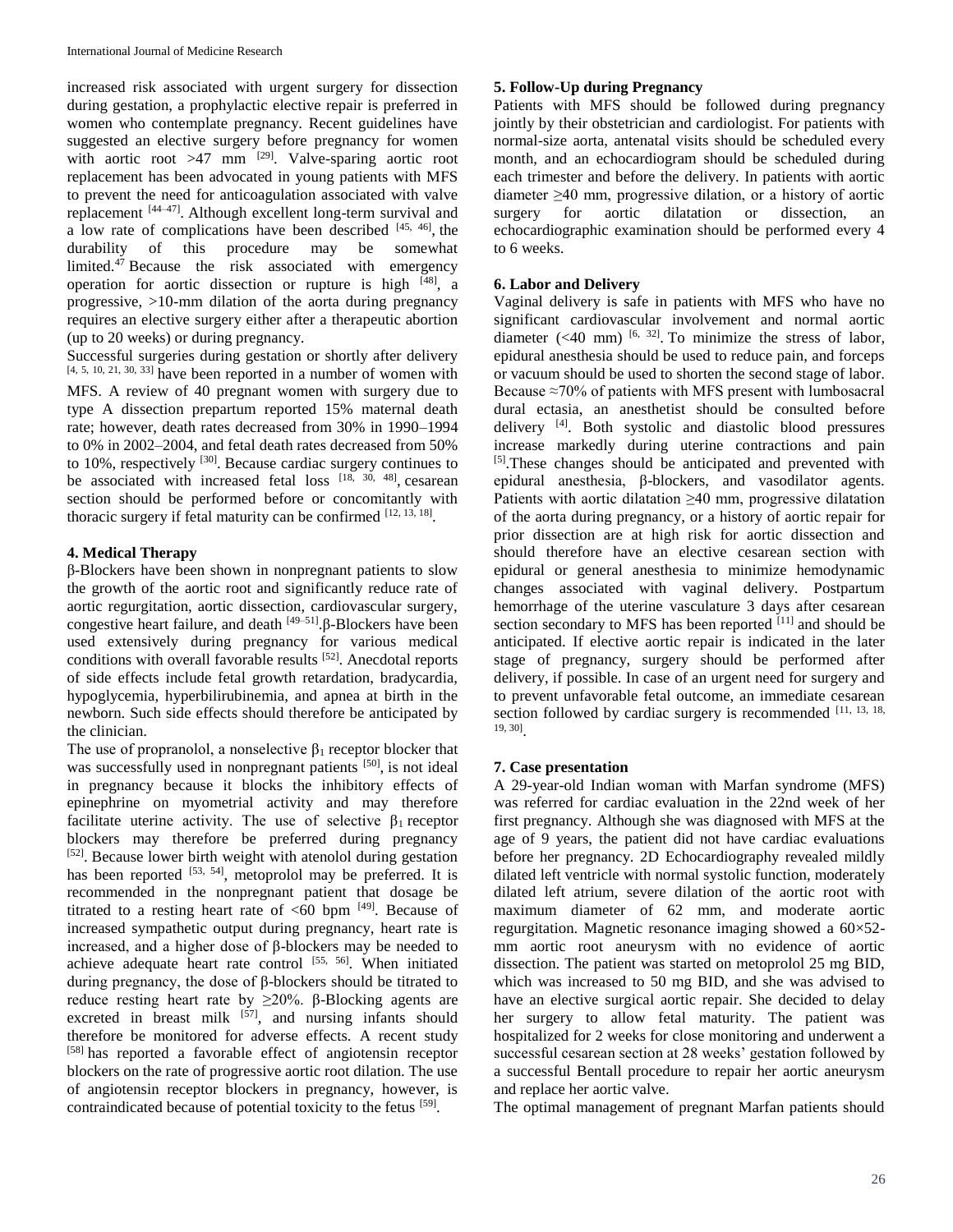therefore require a multidisciplinary approach, consisting not only of obstetric and cardiologic controls, but also of an anaesthesiology visit before delivery, because about 70% of patients with MFS have lumbusacral dural ectasia. Women with a normal aortic diameter should be submitted to prenatal visits every month and to echocardiogram each trimester and before the delivery, while women with an aortic diameter >40 mm or a progressive dilatation should be submitted to echocardiogram every month. Regarding delivery, women with aortic diameter <40 mm can have a vaginal delivery, while patients with aortic diameter >40 mm or progressive dilatation should have an elective cesarean section with epidural or general anesthesia, because they are at high risk for aortic dissection secondary to the hemodynamic changes associated with vaginal delivery (increase in both systolic and diastolic blood pressure).

### **8. Conclusion**

Our case scenario presents some of the challenges faced by the pregnant patient with MFS and her physicians. Although diagnosed at a young age, she was not treated with β-blockers and did not have a preconception evaluation and thus was exposed to a high risk of acute aortic dissection during pregnancy. A finding of a dilated aorta before pregnancy would have mandated surgery before conception. The case also demonstrates the dilemma faced by the patient of having surgery during pregnancy, which is associated with high rate of fetal loss and other fetal complications. Because of concern for her fetus, the patient preferred to assume the risk herself and delayed the surgery to allow fetal maturity and delivery of the baby before the operation. Because of an increased risk of aortic dissection due to the hemodynamic strain involved with vaginal delivery, the delivery was done by cesarean section.

#### **9. Acknowledgements**

I would like to thanks to Dr. Devi shetty Cardiac surgeon and chairman of Narayana Hrudayalaya, Bangalore, who has given relevant knowledge about this topic.

#### **10. References**

- 1. Expert Consensus document on management of cardiovascular disease during pregnancy. Eur Heart J. 2003; 24:761-781.
- 2. Elkayam U, Ostrzega E, Shotan A, Mehra A. Cardiovascular problems in pregnant women with Marfan syndrome. Ann Intern Med. 1995; 123:117-122.
- 3. Lachandani S, Wingfield M. Pregnancy in women with Marfan's syndrome. Eur J Obstet Gynecol. 2003; 110:125-130.
- 4. Elkayam U, Gleicher N. Hemodynamics and cardiac function during normal pregnancy and the puerperium. In: Elkayam U, Gleicher N, eds. Cardiac Problems in Pregnancy. New York, NY: Wiley-Liss, 1998, 23-32.
- 5. Manalo-Estrella P, Barker AE. Histopathologic findings in human aortic media associated with pregnancy. *Arch Pathol.* 1967; 83:336-341.
- 6. Jayaram A, Carp HM, Davis L, Jacobson SL. Pregnancy complicated by aortic dissection: caesarean delivery during extradural anaesthesia. Br J Anaesth*.* 1995; 75:358-360.
- 7. Rossiter JP, Repke JT, Morales AJ, Murphy EA, Pyeritz RE. A prospective longitudinal evaluation of pregnancy in the Marfan syndrome. Am J Obstet Gynecol. 1995; 173:1599-1606.
- 8. Lipscomb KJ, Smith JC, Clarke B, Donnai P, Harris R. Outcome of pregnancy in women with Marfan's syndrome. Br J Obstet Gynaecol. 1997; 104:201-206.
- 9. Zeebregts CJ, Schepens MA, Hameeteman TM, Morshuis WJ, de la Riviere AB. Acute aortic dissection<br>complicating pregnancy. Ann Thorac Surg. complicating pregnancy. Ann Thorac Surg. 1997; 64:1345-1348.
- 10. Mul TF, van Herwerden LA, Cohen-Overbeek TE, Catsman-Berrevoets CE, Lotgering FK. Hypoxicischemic fetal insult resulting from maternal aortic root replacement, with normal fetal heart rate at term. Am J Obstet Gynecol. 1998; 179:825-827.
- 11. Akashi H, Tayama K, Fujino T, Onitsuka S, Sakashita H, Aoyagi S. Surgical treatment for acute type A aortic dissection in pregnancy: a case of aortic root replacement just after cesarean section. J pn Circ J. 2000; 64:729-730.
- 12. Jondeau G, Nataf P, Belarbi A, Farcot JC, Iung B, Delorme G, *et al.* Aortic dissection at 6 months gestation in women with Marfan's syndrome: simultaneous Bentall intervention and cesarean section [in French].Arch Mal Coeur Vaiss. 2000; 93:185-187.
- 13. Fabricius AM, Autschbach R, Doll N, Mohr W. Acute aortic dissection during pregnancy. *Thorac Cardiovasc Surg.* 2001; 49:56-57.
- 14. Preiss M, Hosli I, Holzgreve W, Zerkowski HR. Aortic dissection in pregnancy in Marfan syndrome: case report and treatment concept [in German]. Z Geburtshilfe Neonatol. 2001; 205:110-113.
- 15. Lind J, Wallenburg HC. The Marfan syndrome and pregnancy: a retrospective study in a Dutch population. Eur J Obstet Gynecol Reprod Biol. 2001; 98:28-35.
- 16. Rahman J, Rahman FZ, Rahman W, al-Suleiman SA, Rahman MS. Obstetric and gynecologic complications in women with Marfan syndrome. J Reprod Med. 2003; 48:723-728.
- 17. Sakaguchi M, Kitahara H, Seto T, Furusawa T, Fukui D, Yanagiya N, *et al.* Surgery for acute type A aortic dissection in pregnant patients with Marfan syndrome. Eur J Cardiothorac Surg. 2005; 28:280-283.
- 18. Tilak M, Smith J, Rogers D, Fox P, Muntazar M, Peyton M. Successful near-term pregnancy outcome after repair of a dissecting thoracic aortic aneurysm at 14 weeks gestation. Can J Anaesth. 2005; 52:1071-1075.
- 19. Ioscovich A, Elstein D. Images in anesthesia: transesophageal echocardiography during Cesarean section in a Marfan's patient with aortic dissection. Can J Anaesth. 2005; 52:737-738.
- 20. Naito H, Naito H, Tada K. Open heart operation for a pregnant patient with Marfan syndrome [in Japanese]. Mastui. 2005; 54:525-529.
- 21. Chavanon O, Rama A, Leprince P, Bonnet N, Pavie A, Jondeau G, *et al.* Valve-sparing operation in a young woman with Marfan syndrome: a word of caution. J Thorac Cardiovasc Surg. 2006; 132:683-684.
- 22. Matsuda H, Ogino H, Neki R, Kitamura S. Hemiarch replacement during pregnancy (19 weeks) utilizing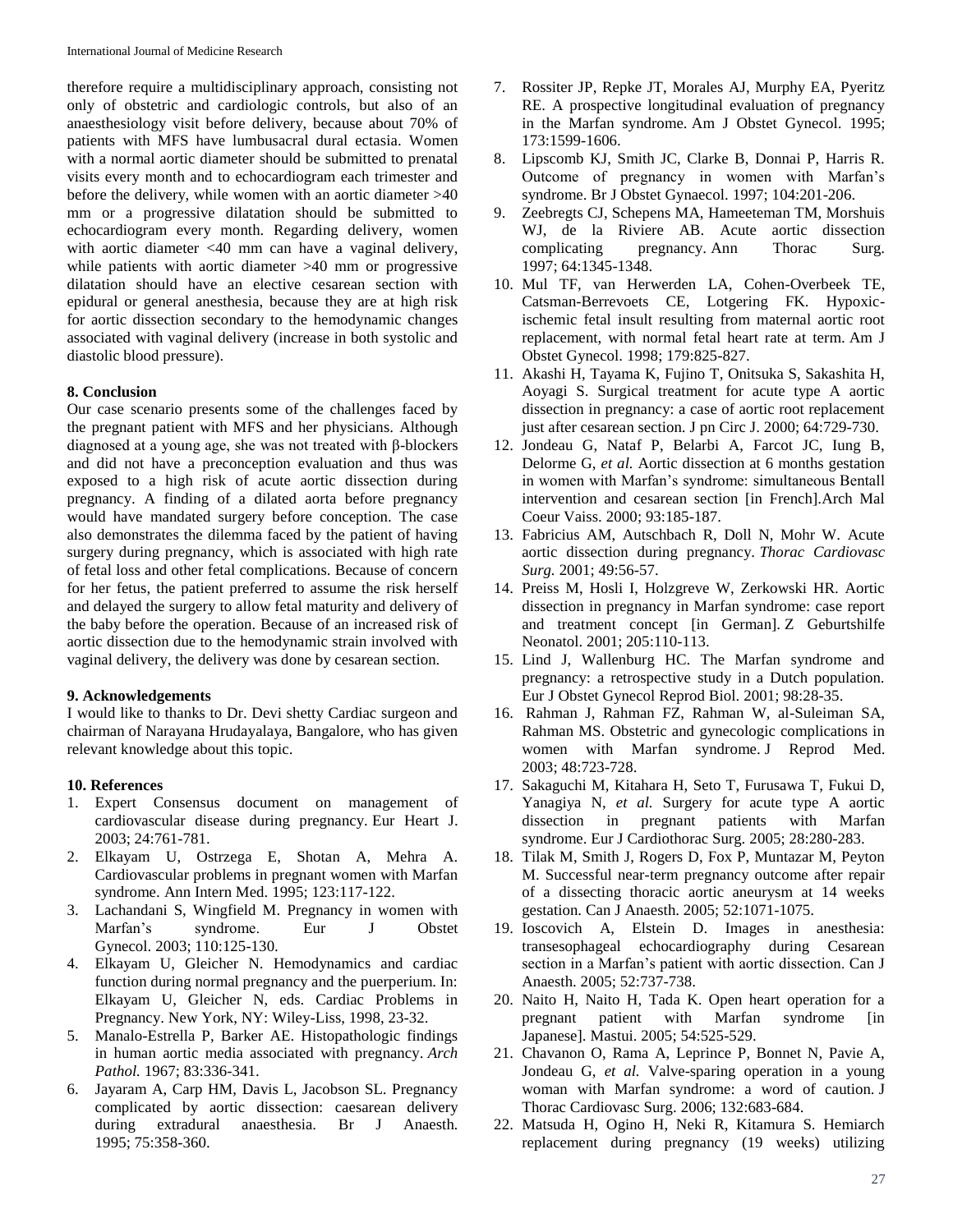normothermic selective cerebral perfusion. Eur J Cardiothorac Surg. 2006; 29:1061-1063.

- 23. Tutarel O, Lotz J, Roentgen P, Drexler H, Meyer GP, Westhoff-Bleck M. Pregnancy in a Marfan patient with pre-existing aortic dissection. Int J Cardiol. 2007; 114:E36-E37.
- 24. Tomihara A, Ashizawa N, Abe K, Kinoshita N, Chihaya K, Yonekura T, *et al.* Risk of development of abdominal aortic aneurysm and dissection of thoracic aorta in a postpartum woman with Marfan's syndrome. Intern Med. 2006; 45:1285-1289.
- 25. Carrel T, Beyeler L, Schnyder A, Zurmuhle P, Berdat P, Schmidli J, *et al.* Reoperations and late adverse outcome in Marfan patients following cardiovascular surgery. Eur J Cardiothorac Surg. 2004; 25:671-675.
- 26. Meijboom LJ, Timmermans J, Zwinderman AH, Engelfriet PM, Mulder BJ. Aortic root growth in men and women with the Marfan's syndrome. Am J Cardiol. 2005; 96:1441-1444.
- 27. Meijboom LJ, Drenthen W, Pieper PG, Groenink M, van der Post JA, Timmermans J, *et al.* Obstetric complications in Marfan syndrome. Int J Cardiol. 2006; 110:53-59.
- 28. Expert consensus document on management of cardiovascular diseases during pregnancy. Eur Heart J. 2003; 24:761-781.
- 29. Immer FF, Bansi AG, Immer-Bansi AS, McDougall J, Zehr KJ, Schaff HV, *et al.* Aortic dissection in pregnancy: analysis of risk factors and outcome. Ann Thorac Surg. 2003; 76:309-314.
- 30. Groenink M, Lohuis TAJ, Tijssen JGP, Naeff MSJ, Hennekam RCM, van Der Wall EE, *et al.* Survival and complication free survival in Marfan syndrome: implications of current guidelines. Heart*.* 1999; 82:499- 506.
- 31. Svensson LG, Blackstone EH, Feng J, de Oliveira D, Gillinov AM, Thamilarasan M, *et al.* Are Marfan syndrome and Mafanoid patients distinguishable on longterm follow-up? Ann Thorac Surg. 2007; 83:1067-1074.
- 32. Gott VL, Cameron DE, Alejo DE, Greene PS, Shake JG, Caparrelli DJ, *et al.* Aortic root replacement in 271 Marfan patients: a 24-year experience. Ann Thorac Surg. 2002; 73:438-443.
- 33. Bhudia SK, Troghton R, Lam BK, Rajes Waran J, Mills WR, Gillinov AM, *et al.* Mitral valve surgery in the adult Marfan syndrome patient. Ann Thorac Surg. 2006; 81:843-848.
- 34. Ho NC, Tran JR, Bektas A. Marfan's syndrome. Lancet. 2005; 366:1978-1981.
- 35. Eldadah ZA, Grifo JA, Dietz HC. Marfan syndrome as a paradigm for transcript-targeted pre-implantation diagnosis of heterozygous mutations. Nat Med. 1995; 1:798-803.
- 36. Godfrey M, Vandemark N, Wang M, Velinov M, Wargowski D, Tsipouras P, *et al.* Prenatal diagnosis and a donor splice site mutation in fibrillin in a family with Marfan syndrome. Am J Hum Genet. 1993; 53:472-480.
- 37. Rantamaki T, Raghunath M, Karttunen L, Lonnqvist L, Child A, Peltonen L. Prenatal diagnosis of Marfan syndrome: identification of a fibrillin-1 mutation in

chorionic villus sample. Prenat Diagn. 1995; 15:1176- 1181.

- 38. Ramaswamy P, Lytrivi ID, Nguyen K, Gelb BD. Neonatal Marfan syndrome: in utero presentation with aortic and pulmonary artery dilatation and successful repair of an acute flail mitral valve leaflet in infancy. Pediatr Cardiol. 2006; 27:763-765.
- 39. Yetman AT, Bornemeier RA, McCrindle BW. Long-term outcome in patients with Marfan syndrome: is aortic dissection the only cause of sudden death? J Am Coll Cardiol. 2003; 41:329-332.
- 40. Elkayam U, Bitar F. Valvular heart disease and pregnancy, part II: prosthetic valves. J Am Coll Cardiol. 2005; 45:403-410.
- 41. Shotan A, Ostrzega E, Mehra A, Johnson J, Elkayam U. Incidence of arrhythmias in normal pregnancy and reaction to palpitations, dizziness and syncope. Am J Cardiol. 1997; 79:1061-1064.
- 42. Milewicz DM, Dietz HC, Miller DC. Treatment of aortic disease in patients with Marfan syndrome. *Circulation.* 2005; 111:e150-e157.
- 43. Kouchoukos NT, Dougenis D. Surgery of the thoracic aorta. N Engl J Med. 1997; 336:1876-1988.
- 44. David TE. Aortic surgery in the Marfan syndrome. Adv Card Surg. 2001; 13:61-75.
- 45. De Oliveira NC, David TE, Ivanov J, Armstrong S, Eriksson MJ, Rakowski H, *et al.* Results of surgery for aortic root aneurysm in patients with Marfan syndrome. J Thorac Cardiovasc Surg. 2003; 125:789-796.
- 46. Birks EJ, Webb C, Child A, Radley-Smith R, Yacoub MH. Early and long-term results of a valve-sparing operation for Marfan syndrome. *Circulation.* 1999; 100:II29-II35.
- 47. Weiss BM, von Segesser LK, Alon E, Seifert B, Tulina M. Outcome of cardiovascular surgery and pregnancy: a systemic review of the period 1984-1996. Am J Obstet Gynecol. 1998; 179:1643-1653.
- 48. Keame MG, Pyeritz RE. Medical management of Marfan syndrome. Circulation. 2008; 117:2808-2813.
- 49. Shores J, Berger KR, Murphy EA, Pyeritz RE. Progression of aortic dilatation and the benefit of longterm beta-adrenergic blockade in Marfan's syndrome. N Engl J Med. 1994; 330:1335-1341.
- 50. Rossi-Foulkes R, Roman MJ, Rosen SE, Kramer-Fox R, Ehlers KH, O'Loughlin JE, *et al.* Phenotypic features and impact of beta blocker or calcium antagonist therapy on aortic lumen size in the Marfan syndrome. Am J Cardiol. 1999; 83:1364-1368.
- 51. Hurst AK, Hoffman K, Fushman WH, Elkayam U. The use of β-adrenergic blocking agents in pregnancy and lactation. In: Elkayam U, Gleicher N, eds. Cardiac Problems in Pregnancy. New York, NY: Wiley-Liss, 1998, 357-372.
- 52. Lydakis C, Lip GYH, Beevers M, Beevers DG. Atenolol and fetal growth in pregnancies complicated by hypertension. Am J Hypertens. 1999; 12:541-547.
- 53. Lip GYH, Beevers M, Churchill D, Shatter LM, Beevers DG. Effect of atenolol on birth weight. Am J Cardiol. 1997; 79:1436-1438.
- 54. Greenwood JP, Scott EM, Stoker JB, Walker JJ, Mary